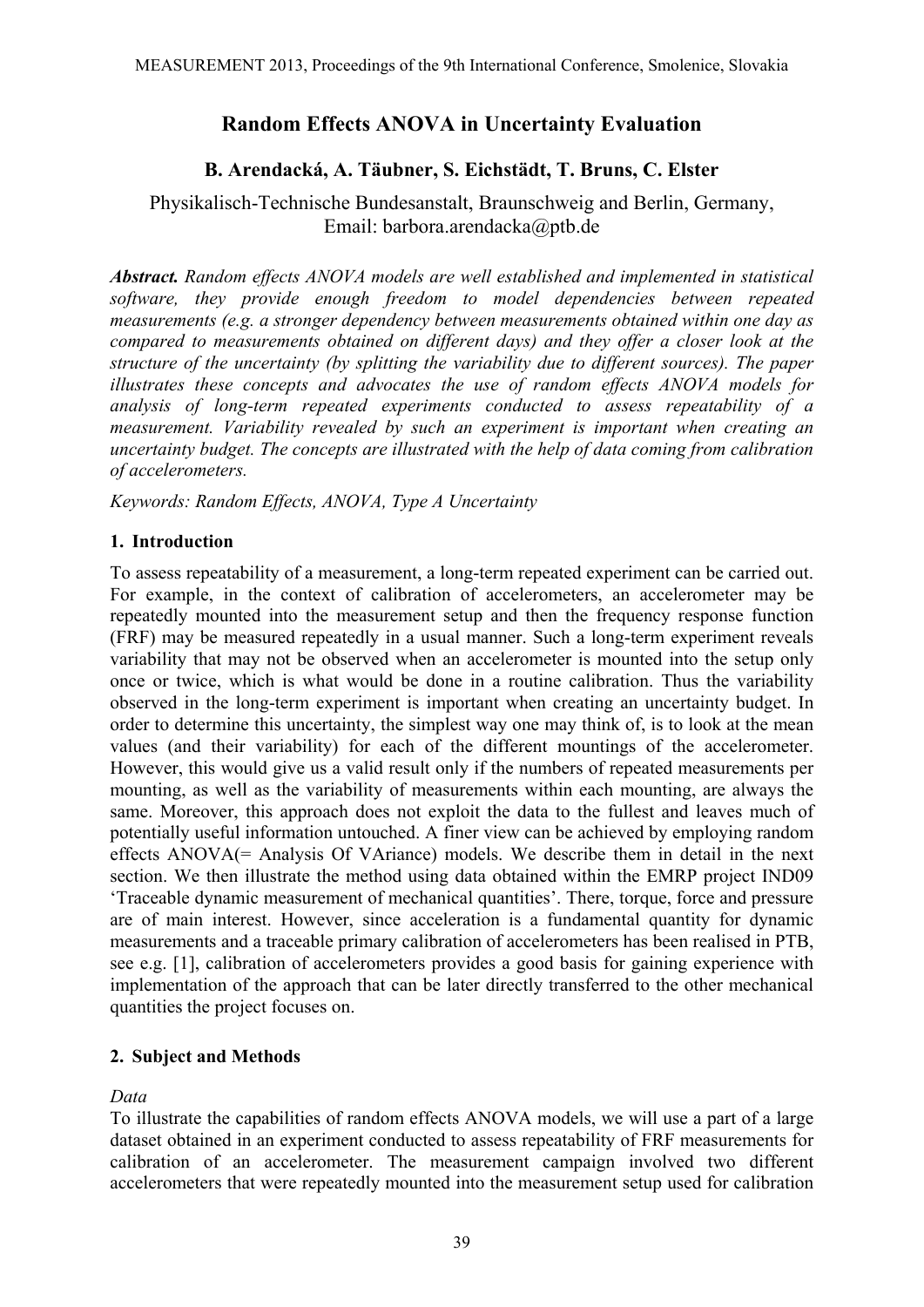of accelerometers in PTB (for details see [1, 2]). However, to make the presentation concise, we will consider only data resulting from a repeated mounting of a back-to-back accelerometer, type 8305 (Brüel & Kjaer) and excitation of the system by a sinusoidal excitation at frequency 4000 Hz. In addition, we will focus only at the amplitude of the FRF and show the values in arbitrary units. The input acceleration was determined from measurements by a laser interferometer pointing its rays at the top of the mounted accelerometer. The accelerometer was mounted repeatedly 20 times within a period of roughly 5 weeks. Each time the frequency response was determined repeatedly from a sinusoidal fit to the measured signals; 10 times with laser interferometer in 'position  $0^\circ$ ' (i.e. with laser rays pointing at 2 points on the top of the accelerometer lying on a line having 0° angle with a certain reference surface), 10 times in 'position 90°'. Thus, our dataset consists of sets of 10 and 10 measured amplitudes (position 0° and 90°) obtained for 20 different mountings (see Fig. 1). The main interest is to assess the variability of an average of amplitudes obtained for a single mounting, which would be the value, reported for the amplitude of the FRF in a routine calibration. However, as we will see, employing random effects ANOVA models we can obtain a finer picture of the structure of the uncertainty and answer also such questions as e.g. what improvement in uncertainty the averaging over positions 0° and 90° brings.



Fig. 1. Amplitude of the frequency response (a.u.) for 20 different mountings of the accelerometer, each time for two different adjustments of the laser interferometer. The horizontal lines show respective averages.

## *Random Effects ANOVA*

The ANOVA model in our case can be of the form:

$$
y_{\text{mpr}} = a + b_p + A_m + B_{\text{mp}} + E_{\text{mpr}}, \tag{1}
$$

where  $y_{\text{max}}$  denotes the *r*th ( $r=1,..,10$ ) amplitude measured for mounting  $m$  ( $m=1,...,20$ ) at position  $p$  ( $p=1,2$ ),  $a$  denotes the common mean (our measurand),  $b<sub>p</sub>$  is the fixed effect of position *p*,  $A_m \sim N(0, \sigma_M^2)$ ,  $B_{mp} \sim N(0, \sigma_{MP}^2)$  are mutually independent random effects and  $E_{\textit{mnr}} \sim N(0, \sigma^2)$  are mutually independent random errors.  $N(.,.)$  denotes a normal distribution. To make it clearer, observe the data in Fig. 1. It seems that for each combination of mounting and position, the measured values fluctuate around a certain level. These fluctuations are modelled by the random errors. The levels around which the measured values fluctuate are moreover shifted up and down around some common value (not shown) in a random manner. These shifts are modelled by the random effects. The effect due to mounting,  $A_m$ , brings a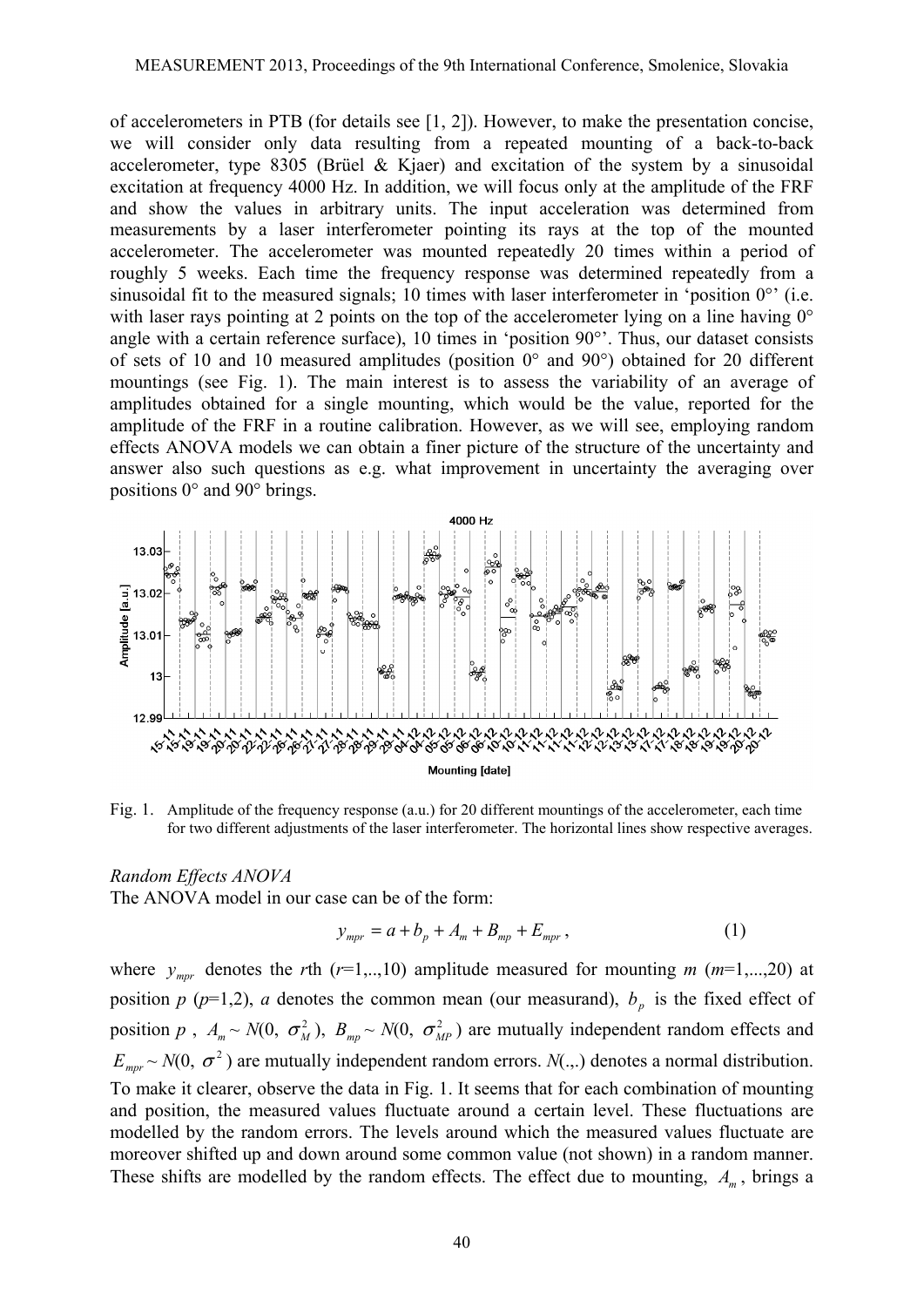shift common for measurements obtained within 1 mounting, the effect due to the combination of mounting-position,  $B_{mp}$ , refines further the shift due to mounting by adjusting it with a random value for each mounting-position combination. Since these effects are random, we are interested in their possible size captured by the variances  $\sigma_M^2$ ,  $\sigma_{MP}^2$ . In contrast, the fixed effects  $b<sub>p</sub>$  account for a possible systematic effect of the two different positions, i.e. their contribution to the shift is constant for a given position, and thus we are interested in their values directly. To make the model identifiable, we assume that the fixed effects  $b_1 + b_2$  sum to 0, so that the shifts from the common level *a* have zero mean. This also ensures that the average of amplitudes obtained within one mounting,  $\bar{y}_m$ , is an unbiased estimator of our measurand *a*. Before fitting the model in Eq. 1 to our data, we may look once more at Fig. 1 and observe closely the fluctuations of the measured values around the depicted levels. It seems that the variability of these fluctuations varies, being rather large for some combinations of mounting-position. Thus instead of our original assumption  $E_{\text{mpr}}$  ~  $N(0, \sigma^2)$ , we may rather assume a different variance for the random error within each mounting–position combination;  $E_{\text{max}} \sim N(0, \sigma_{\text{min}}^2)$ .

#### *Implied (Co)variance Structure*

The model in Eq. 1 implies a certain covariance structure of the measurements. For a given mounting, the single measured value,  $y_{\text{max}}$ , the average of values at position  $p$ ,  $\bar{y}_{\text{max}}$  and the average of all values within the mounting,  $\bar{y}_{m}$ , have the following distributions:

$$
y_{\text{mpr}} \sim N(a + b_p, \sigma_M^2 + \sigma_{\text{MP}}^2 + \sigma_{\text{mp}}^2)
$$
 (2)

$$
\overline{y}_{mp.} \sim N(a+b_p, \sigma_M^2 + \sigma_{MP}^2 + \sigma_{mp}^2/10)
$$
 (3)

$$
\bar{y}_{m.} \sim N(a, \sigma_M^2 + \sigma_{MP}^2 / 2 + \frac{1}{4} [\sigma_{m1}^2 / 10 + \sigma_{m2}^2 / 10])
$$
 (4)

Moreover, measurements within one mounting-position have covariance  $\sigma_M^2 + \sigma_{MP}^2 \ge 0$ , while measurements obtained within one mounting but at different positions have covariance  $\sigma_M^2 \ge 0$ . It is easy to see that if all random errors have the same variance, i.e.  $\sigma_{mp}^2 = \sigma^2$ , the variance in Eq. 4 turns into the expected  $\sigma_M^2 + \sigma_{MP}^2/2 + \sigma^2/20$ . The type A relative standard uncertainty of  $\bar{y}_m$  can be expressed via relative standard uncertainties due to mounting, mounting-position interaction and random errors as  $\sqrt{u_{rM}^2 + u_{rMP}^2 + u_{rE}^2}$ , where  $u_{rM} = \sigma_M / a$ ,  $u_{rMP} = \sigma_{MP}/(\sqrt{2}a)$ , see Eq. 4. When the accelerometer is mounted anew,  $u_{rE}^2$  can be determined from the sampling variances of the repeated measurements at the two positions. The other two contributions  $u_{rM}^2 + u_{rMP}^2$  must be taken from a (past) long-term experiment.

#### **3. Results**

For fitting the model in Eq. 1 to our data (Fig. 1), we used function *lme* in the library *nlme* of R [3] and estimated the parameters with the restricted maximum likelihood method.  $\sigma_M$  was estimated as  $1.6*10^{-6}$ ,  $\sigma_{MP}$  as 0.0075687. Moreover the 95% confidence interval for  $\sigma_M$  (obtained with function *intervals()*) contained 0. This suggests that the effect of mounting